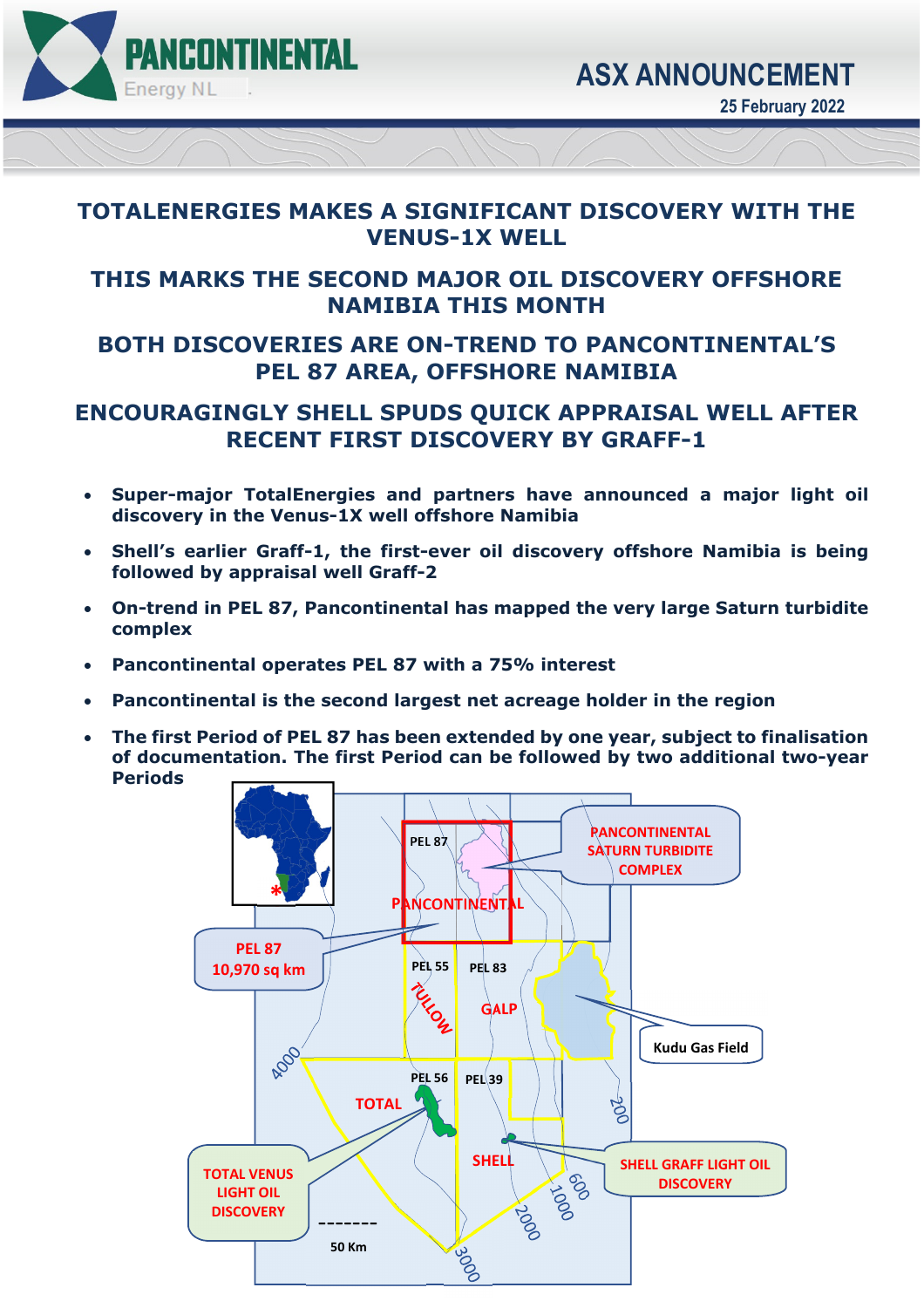TotalEnergies (Total) has announced an oil discovery with the Venus-1X well offshore Namibia. This is the second recent oil discovery, after Shell's Graff-1 light oil discovery.

Venus-1 is reported to have net pay of approximately 84 m of light oil with some associated gas in good quality reservoir.

Venus-1 was drilled to a total depth of 6,296m in a water depth of approximately 3,000m.

Total's joint-venture partner Impact Oil and Gas before drilling reported an AVO anomaly coinciding with the mapped Venus structural closure over an area of 600 sq km.

The Total consortium consists of TotalEnergies (40%), Qatar Petroleum (30%), Impact Oil and Gas (20%) and Namcor (10%).

Shell Namibia's (Shell) first-ever oil discovery offshore Namibia, Graff-1, is being followed by the appraisal well, Graff-2, approximately 8km away.

The Shell consortium consists of Shell Namibia (45%), Qatar Energy (45%) and the National Petroleum Corporation of Namibia (Namcor) (10%).

The two discoveries are on-trend to Pancontinental's PEL 87 licence of approximately 10,970 sq Km (269,345 acres) in water depths of 500m to 3,000m. Pancontinental holds 75% and is Operator of PEL 87.

PEL 87 holds the very large Saturn turbidite complex, sharing many prospective characteristics with the Venus Prospect. The core of Saturn covers approximately 2,400sq km, with an approximate thickness of 280m. Water depth over Saturn, at about 800m, is significantly less than at Graff and Venus.

A twelve months' extension has been given for the Initial Exploration Period of the PEL 87 Licence subject to formalising the necessary documentation (currently proceeding). The initial four-year Period can be followed by two additional two-year Periods.

Pancontinental's Technical Director Mr Barry Rushworth commented:

*"The TotalEnergies consortium has just announced a major oil discovery in the Venus-1 well offshore southern Namibia. The Venus discovery closely follows the Shell Graff-1 light oil discovery and Shell has now spudded an appraisal well, Graff-2".* 

*"The Total discovery and the quick appraisal well by Shell are incredibly encouraging for Pancontinental's on-trend PEL 87 project. Pancontinental holds 75% and is project Operator".* 

*"Pancontinental's Saturn turbidite complex in PEL 87 is similar to Venus because it has the same age and depositional character, the same mature oil source rocks and regional seal at about the same depth below the sea floor. Saturn is much larger in area, with the potential for greater oil volumes".* 

*"Post-discovery prospective oil volume information has not yet been released by the discovery consortia however we are highly encouraged by the Venus-1 details reported so far, and Shell's immediate appraisal well on Graff ".* 

*"Things are happening quickly and Pancontinental is very pleased to have its strategy and perseverance validated, and to be a significant part of this exciting new oil play".*